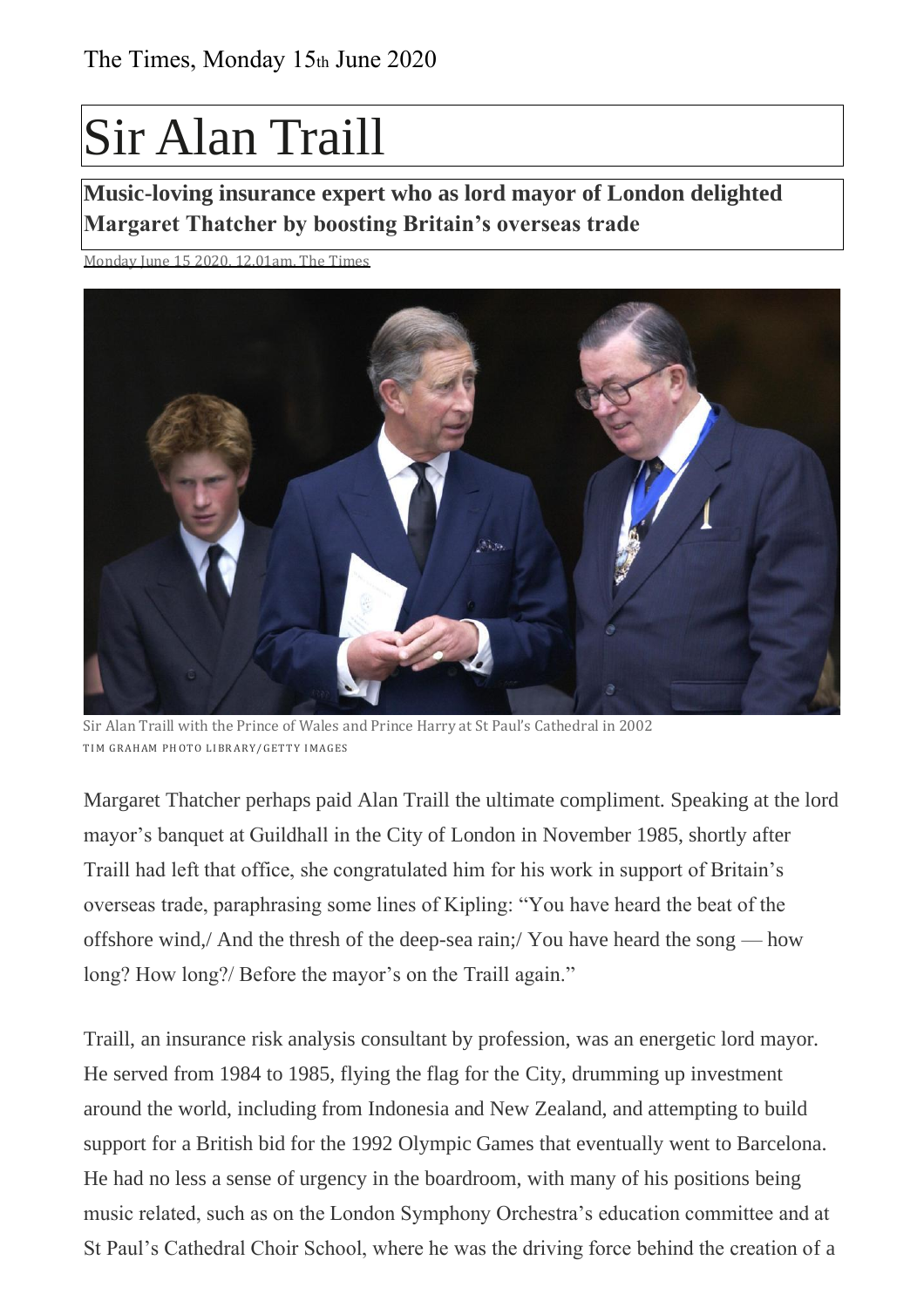foundation to provide financial support for young choristers. At the Yehudi Menuhin School he played a key role in securing funding to make the swimming pool an allweather resource and oversaw the completion of a fine new hall and a cycle of concerts to celebrate its opening.



Traill in earlier years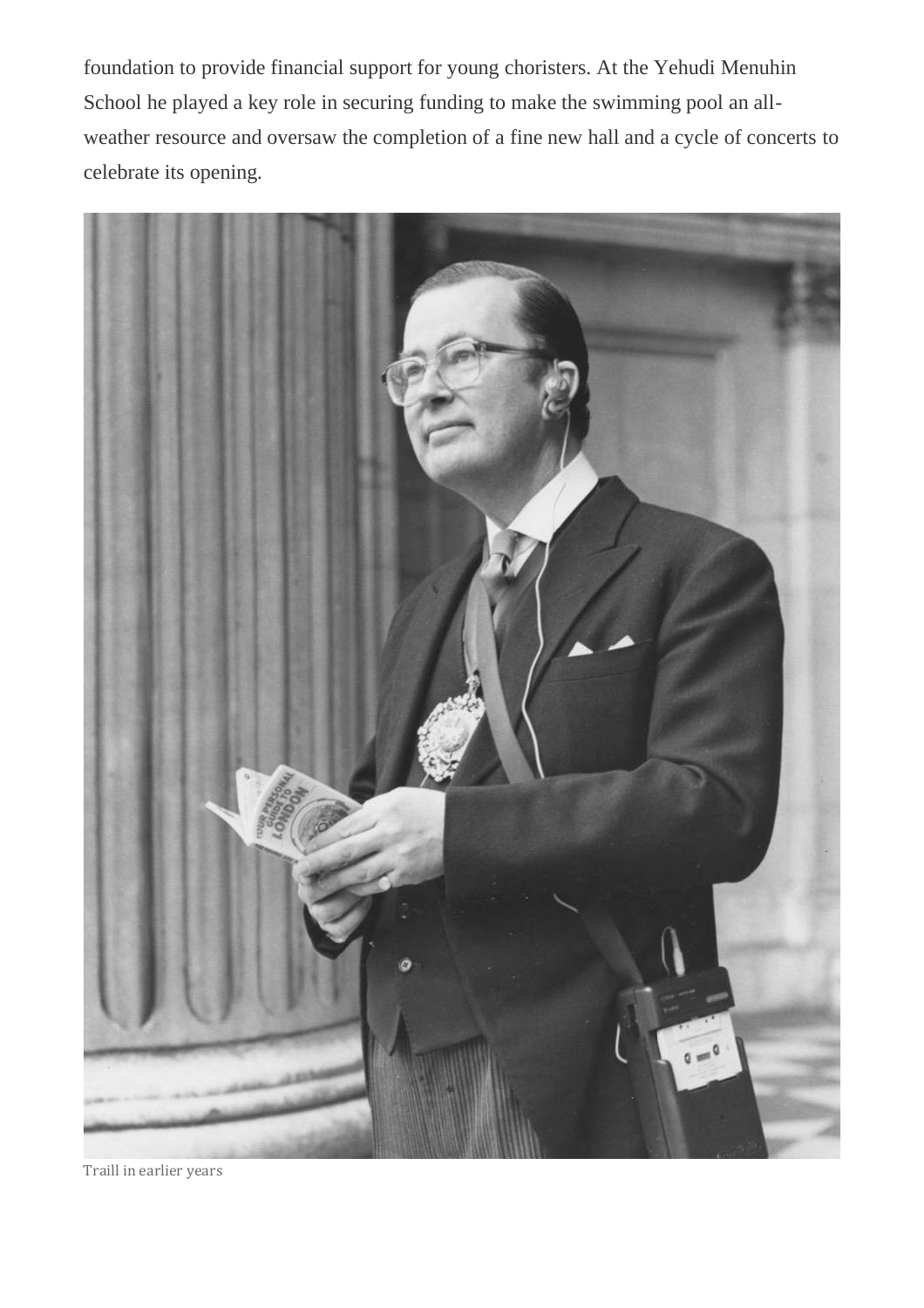He continued to be a reassuring presence in the City, such as in 2002 when he accompanied the Prince of Wales and Prince Harry to a service of remembrance at St Paul's Cathedral on the anniversary of the 9/11 attacks.

Alan Towers Traill was born in Barnet, north London, in 1935, the youngest of three children of George, a Lloyd's insurance agent, and his wife, Margaret (née Matthews), who died when her son was young. The Traills hailed from Papa Westray, which is among the most northern of the Orkney Islands. Alan and his son visited on one brief occasion, "probably in recognition of the near destruction of the island's economy some generations earlier by a forebear", according to a friend.

He was educated at St Andrew's prep school, Eastbourne, and Charterhouse in Surrey before reading law at Jesus College, Cambridge, where he enjoyed rowing and building sets for the opera society, later putting this DIY experience to good use at home. He then joined his father in the insurance industry. He became an underwriting member of Lloyd's in 1963 and eventually helped to form the insurance company Lyon Traill Attenborough, where he became known as an expert witness, arbitrator and mediator.

In 1964 he married Sarah Hutt, a fashion model whom he had met at social events in London; their engagement was announced in *Tatler* and they left their wedding reception by helicopter. Sarah is an accomplished horsewoman and for their Lord Mayor's Show rode side-saddle on a grey police horse, thought to be the first time that a mayoress has taken part in that way. She survives him with their son, Philip, who followed his father into insurance before pursuing an independent career.

After Traill's year as lord mayor the family moved to the village of Thursley, near Godalming in Surrey. He was one of the original shareholders in the Three Horseshoes public house and could always be relied upon to give sound business advice, both to its managers and his fellow drinkers.

He delighted in teaching his two granddaughters to play chess and encouraging their musical studies. Although he claimed to play the piano, no one in the family could recall him ever sitting at the keyboard. He did, however, conduct the LSO for a charity concert in 1984, having first taken lessons in how to wield a baton in front of some of the country's most demanding orchestral players.